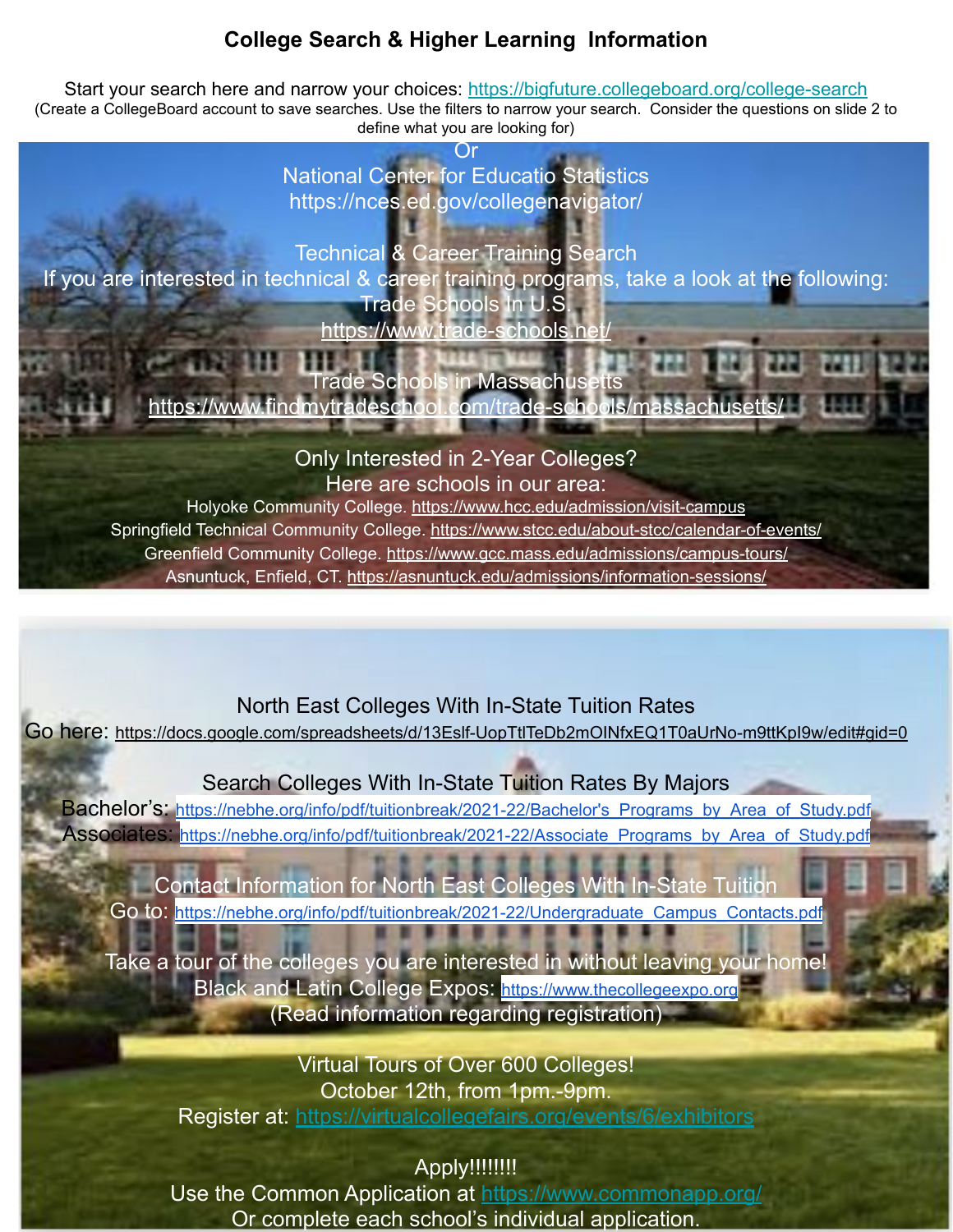## **Consider the following...**



### **...to narrow your searches**

- 1. **Do I want to live at home and/or commute to college?**
- 2. **Do I want to go away to college and how far away am I willing to go?**
- **3. Do I want to go to a college where the majority of students live on campus?**
- **4. What do I want to major in and does the college have that major?**
- **5. If I don't know what I want to study now, does the college offer enough variety of majors for me to select later on?**
- 6. **If I have a special area I want to study, such as nursing, or physician assistant, or culinary arts, which colleges have my program?**
- **7. Do I want to go to a college in an urban setting (e.g., WNE), suburban setting (e.g., Elms), or rural setting (e.g., Williams)?**
- 8. **Do I want to go to a very large school (e.g., UMass) or smaller school (e.g., Stonehill)?**
- 9. **Do I want to go to a college (e.g., Pine Manor) or a university (e.g., Boston U)?**
- 10. **Do I want to go to a private school (e.g., Springfield) or a public school (e.g., Westfield)?**
- 11. **Do I want to go to a 2-year community (e.g., STCC) college or 4-year college (e.g., AIC)**?
- **12. Do I want to go to a college known for its sports programs (e.g., Notre Dame)?**
- **13. Do I want to go to a college that is known for its activities and campus life (e.g., UCLA)?**
- **14. Do I want to go to a college with a self-contained campus (e.g., Cornell) or buildings situated throughout a town or city (e.g., NYU)?**
- 15. **Do I want to go to a well known school (e.g., Duke) or to a local college (e.g., Curry)?**
- 16. **Depending on my grades and SAT scores, do I want to go to a very selective college (e.g., Columbia) or to a college with open enrollment--all you need is a high school diploma (e.g., STCC)?**
- **17. Do I want to go to a faith-based college (e.g., Liberty U)?**
- **18. Do I want to go to a single-sex college (e.g., Bay Path-all women; Morehouse--all men)?**
- **19. Do I want to go to a Historical Black College (e.g., Howard U)?**
- **20. Do I want to go to a college with significant minority student representation (e.g., The New School)?**
- **21. Do I want to go to a college that offers programs for students with learning and other disabilities (e.g., Adelphi)?**
- **22. Do I want to go to a college that offers study abroad programs (e.g., Syracuse)?**
- **23. Do I want to go to a college that offers ROTC (e.g., Alabama A&M)?**
- **24. Do I want to go to a college that offers accelerated programs and/or dual programs, such as Bachelors/Masters (e.g., Arizona State)?**
- **25. Do I want to go to a college that emphasizes health professions (e.g., Molloy)?\***

**\*Please note: If you are interested in pursuing studies in medicine, law, dentistry, or veterinary medicine, almost any college will provide you with the necessary prerequisite classes to get into professional graduate programs. These programs are known as pre-med, pre-law, pre-dentistry, or pre-veterinary medicine. All this means is that you take the classes that the professional schools require. You can major in whatever you want so long as you meet the minimum requirements. For example, if you want to go to medical school, you can major in History in college so long as you take the following: 1 year of biology, 1 year of chemistry, 1 year of calculus/higher mathematics, 1 year of physics, 1 year of organic chemistry, and a course in microbiology or biochemistry. This is also the same for pre-dentistry and pre-veterinary school. For pre-law, you need to take classes that sharpen your writing and critical thinking skills such as philosophy, literature, history, political science, courses in law and justice, and logic.**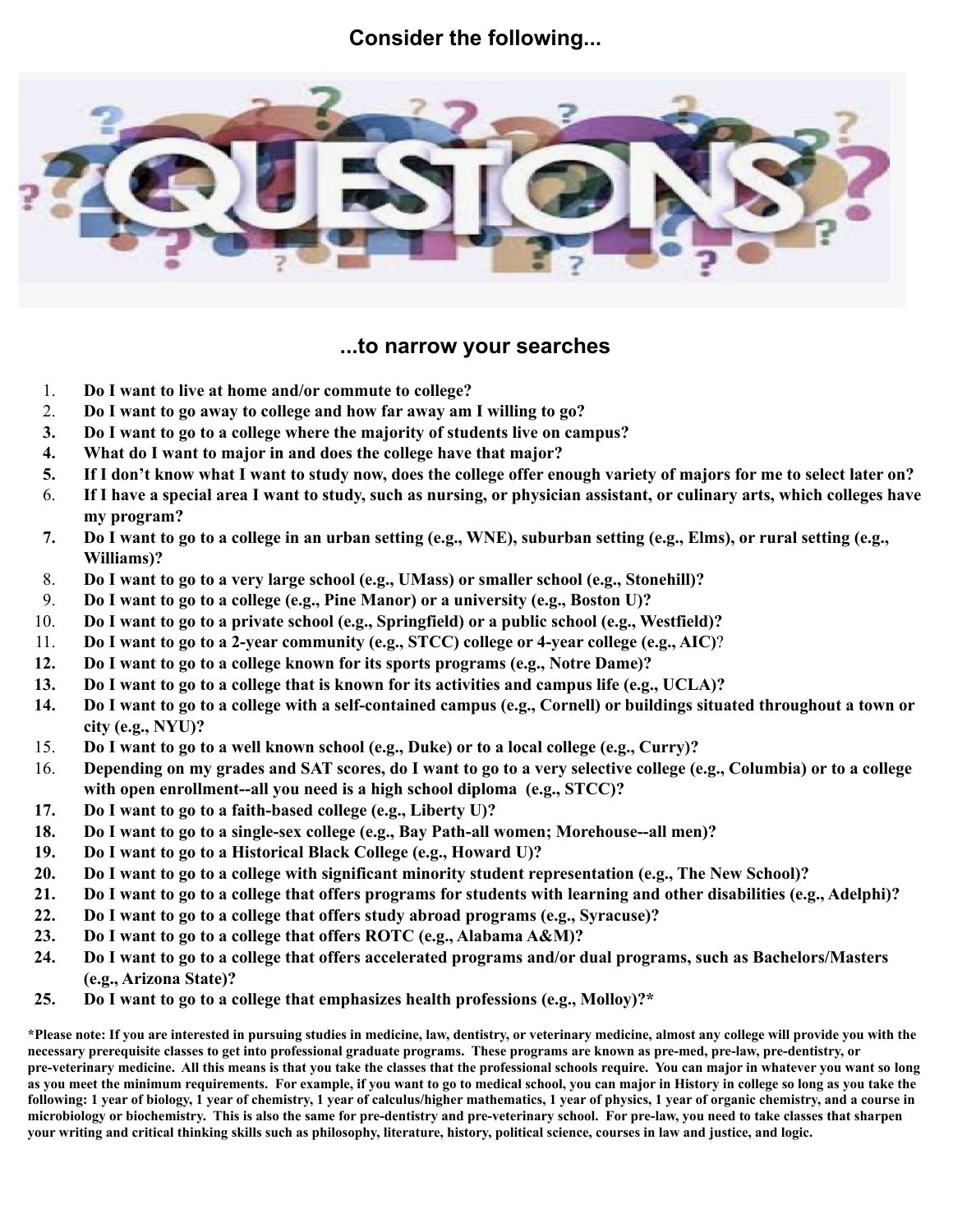# **Required by most colleges**



For the SAT, go to the CollegeBoard website <http://collegeboard.org/>

Upcoming tests: November 7 (Oct 7 deadline) & December 5 (Nov 5 deadline) Register Now!

For the ACT, go to ACT.org webiste

[http://ACT.org/](http://act.org/) Upcoming tests: December 12 (November 6 is deadline to register)

Register Now!

Free SAT Test Prep

<https://collegereadiness.collegeboard.org/sat/practice/full-length-practice-tests> <https://www.khanacademy.org/test-prep/sat>

Free ACT Test Prep

<https://www.act.org/content/act/en/products-and-services/the-act/test-preparation.html> <https://www.kaptest.com/act/free/act-free-practice-test>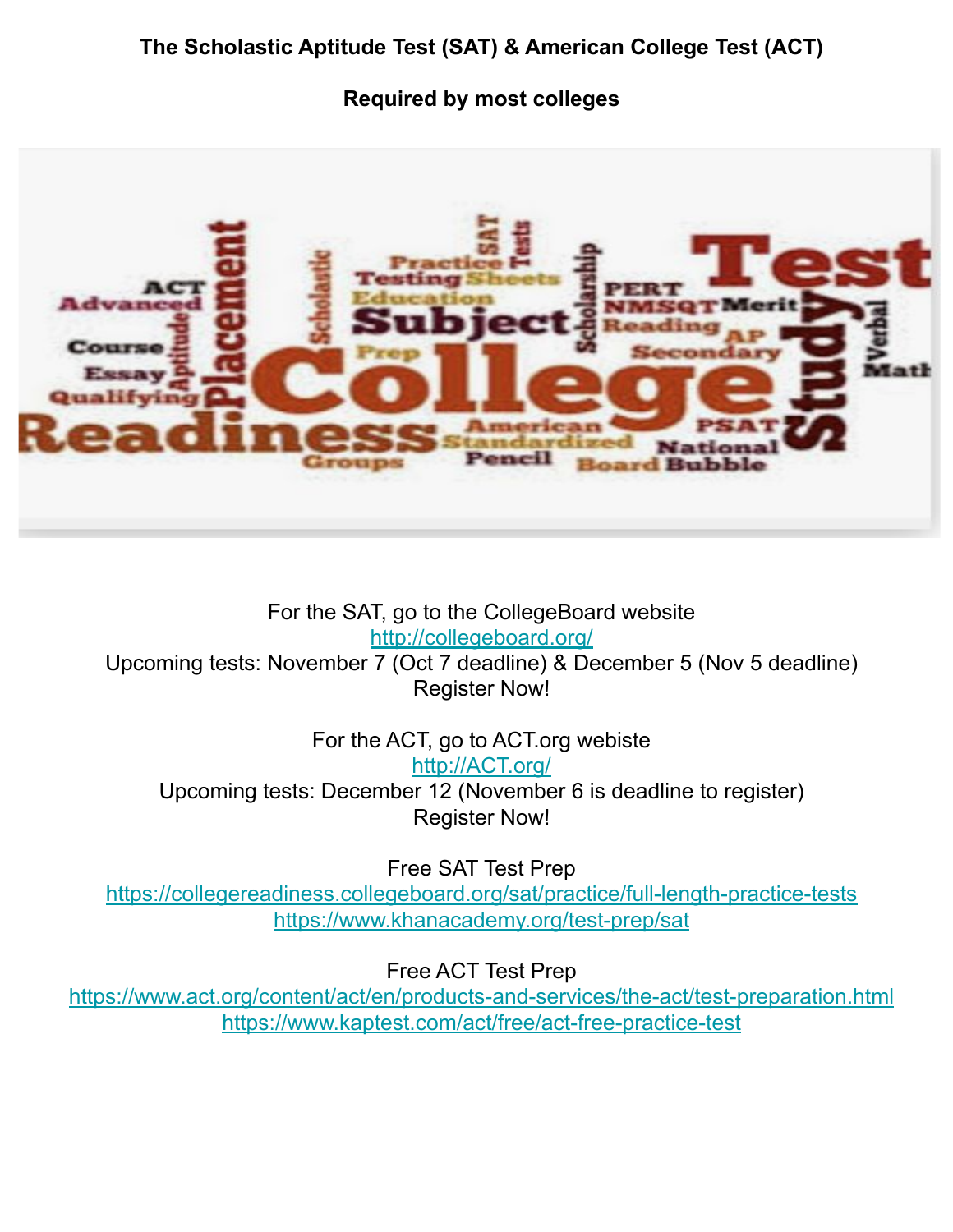## **College Scholarships & Funding**





**Paying for college can produce a lot of anxiety. The good news is that there are so many organizations looking to give their money away to deserving college students. You just need to find them. For the month of October, spend at least 1/2 hour a day searching for scholarships and applying. Each organization has its own requirements, so pay attention to what they are looking for. Make sure your application and essays are well written and free of grammatical errors. Have a parent, teacher, or friend look over your work before sending it off.** 

**Begin Your Searches Here:**

**The CollegeBoard <https://bigfuture.collegeboard.org/scholarship-search>**

**The Community Foundation of Western Massachusetts <http://communityfoundation.org/>**

**Fastweb.com <https://www.fastweb.com/>**

**Scholarships.com <https://www.scholarships.com/>**

**Cappex <https://www.cappex.com/>**